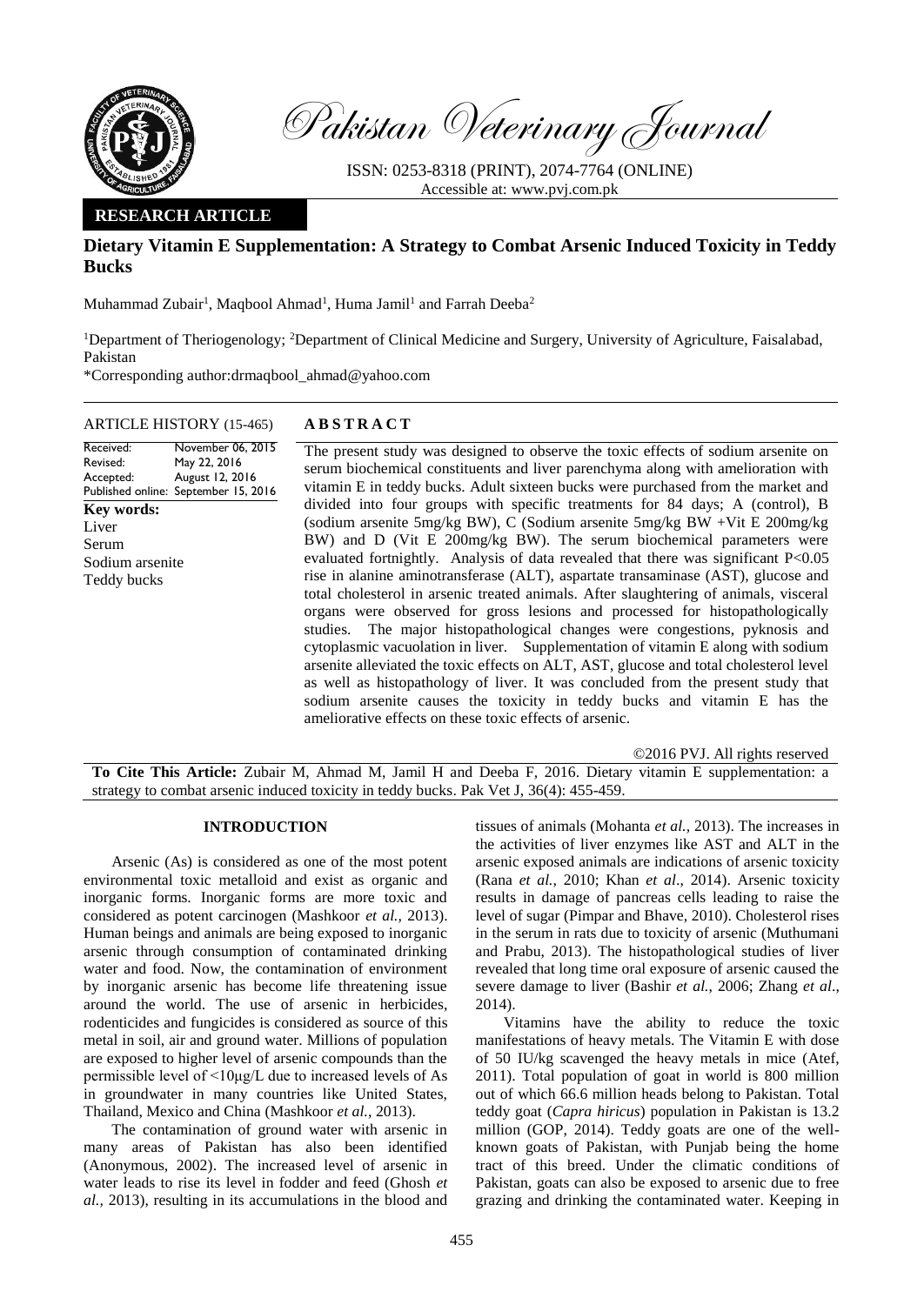view the contact of arsenic to goat along the rising level of arsenic in Pakistan, the present study was planned to investigate the toxic effects of sodium arsenite on Teddy bucks. Efforts were also made to see if these toxic effects can be ameliorated by vitamin E.

### **MATERIALS AND METHODS**

**Experimental animals:** This study was performed on Teddy bucks at Semen Production Unit, Department of Theriogenology, University of Agriculture Faisalabad, Pakistan. A total of sixteen clinically healthy adult Teddy bucks, approximately 18 -24 months of age with 17-22 kg body weight, were purchased from the market. Animals were kept for 15 days for the acclimatization to experimental conditions. These animals were vaccinated against pleuoropnemonia and enterotoxaemia. The bucks were maintained under similar managemental conditions in well ventilated sheds with cemented floor and individual feeders. These bucks were tagged for identification and housed in separate sheds. They were treated for both ecto and endo-parasites before the start of the experiment. They were fed on 0.5kg concentrate ration of wheat bran, available green fodder with drinking water ad-libtum. The animals in each group were subjected to different treatments; A (Control group), B **(**Sodium arsenite BDH Laboratories Supplies, Poole, England with dose of 5 mg/kg BW /day), C (Sodium arsenite as in group B+Vit E (Lutavit E 50 BASF, Ludwigshafen Germany) at dose of 200mg/kg BW/day) and D (Vitamin E with dose of 200mg/kg BW/day. Sodium arsenite was packed in gelatin capsule and fed to animals orally. These treatments were continued for 84 days.

**Collection of blood:** Blood samples from all the animals in different groups were collected at day 0, 14, 28, 42, 56, 70 and 84 of the experiment. For this purpose, animals were properly restrained; area of blood collection i.e. jugular vein was cleaned, dried and disinfected by methylated alcohol swabs. About 5ml of blood with and without anticoagulant was collected from each experimental buck in sterilized vials. These blood samples were stored at 4°C. Blood samples without anticoagulant were used for separation of serum. Samples were allowed to clot at room temperature for 30-45min, and then centrifuged at 5000 g for 15min. Serum samples were stored at -20°C and thawed at room temperature analyzed for serum biochemical constituents.

Serum activities of ALT and AST were measured utilizing commercially available colorimetric kits Fluitest company (Catalog  $\#$  1187) and (Catalog  $\#$  1626) respectively. Glucose and cholesterol was determined using the glucose kit (Breuer and Breuer Diagnostic Germany) and (Fluitest HDL-D Biocon Germany) respectively. Absorbance of the samples and standards was measured using chemistry analyzer (BTS-330, Biosystems, Spain).

**Gross and histopathology:** After euthanizing the animals, visceral organs were examined for gross lesions and tissues showing gross lesions were preserved in 10% buffered formalin. Specimens of 5 mm thickness from liver were taken and processed for histopathological

examination using the standard method of dehydration in ascending grades of ethanol, clearing in xylene and embedding in paraffin. Sections of 5μm thickness were made and stained with Hematoxylin and Eosin (Bancroft and Gamble, 2008).

**Data analysis:** Mean±SD were subjected by two-way analysis of variance (ANOVA) followed by the Tukey test for multiple comparison. P≤0.05 was considered to be significant.

#### **RESULTS**

Overall mean of ALT and AST of group B and C was higher as compared to group A. Fortnightly analysis of data revealed that at day 0, there was no significant difference in the mean values of these parameters. ALT and AST activities level increased significantly on day 14- 84 in group B as compared to group A indicating the arsenic toxicity. However, there was less increase in the activity of these two parameters in C group when compared to group A. In group D, there was nonsignificant difference when compared to group A (Table 1).

Mean values of cholesterol in groups B and C were significantly higher as compared to group A. Whereas, mean value of cholesterol in group D was lower as compared to control. Fortnightly analysis of data indicated that in group B, on day 28-84, serum level of cholesterol increased significantly as compared to control indicating the toxicity of arsenic. There was no significant change in level of cholesterol in group C throughout experiment indicating the amelioration. There was significant reduction in level of cholesterol in group D during this experiment (Table1). Overall mean values of glucose in groups B and C were higher as compared to group A. Fortnightly analysis of data revealed that in group B, concentration of glucose increased on day 28-84 indicating toxic effect of arsenic. Co-administration of vitamin E and arsenic had the ameliorating pattern in group C. In group D, there was non-significant increase in the level of glucose (Table 1).

**Gross and histopathology:** Arsenic-treated bucks showed enlargement of the kidneys and abomasums. The liver suffered with greyish-white necrotic foci on the surfaces. The lungs exhibited severe congestion with adhesion of visceral organs. The abomasum, intestinal mucosa, kidneys and spleen were hemorrhagic in varying degrees, whereas the liver was necrosed. The intestine contained thick, viscid and slimy material. Supplementation of vitamin E along with sodium arsenite alleviated these lesions in visceral organs. The hepatic cells have nucleolus with chromatin material (Fig.1B). Arsenic treated teddy bucks showed hepatic parenchyma with pyknotic nuclei and congestions. Fibroblasts proliferation was increased. Mild to moderate degree of vacuolation was also present in hepatocytes (Fig. 1C). Arsenic+ vit E treated teddy bucks showed nucleoli of hepatocytes are normal in appearance. At few places, mild degree of congestion was present. Sinusoidal spaces were normal in appearance. Overall, ameliorative pattern has been observed (Fig. 1D).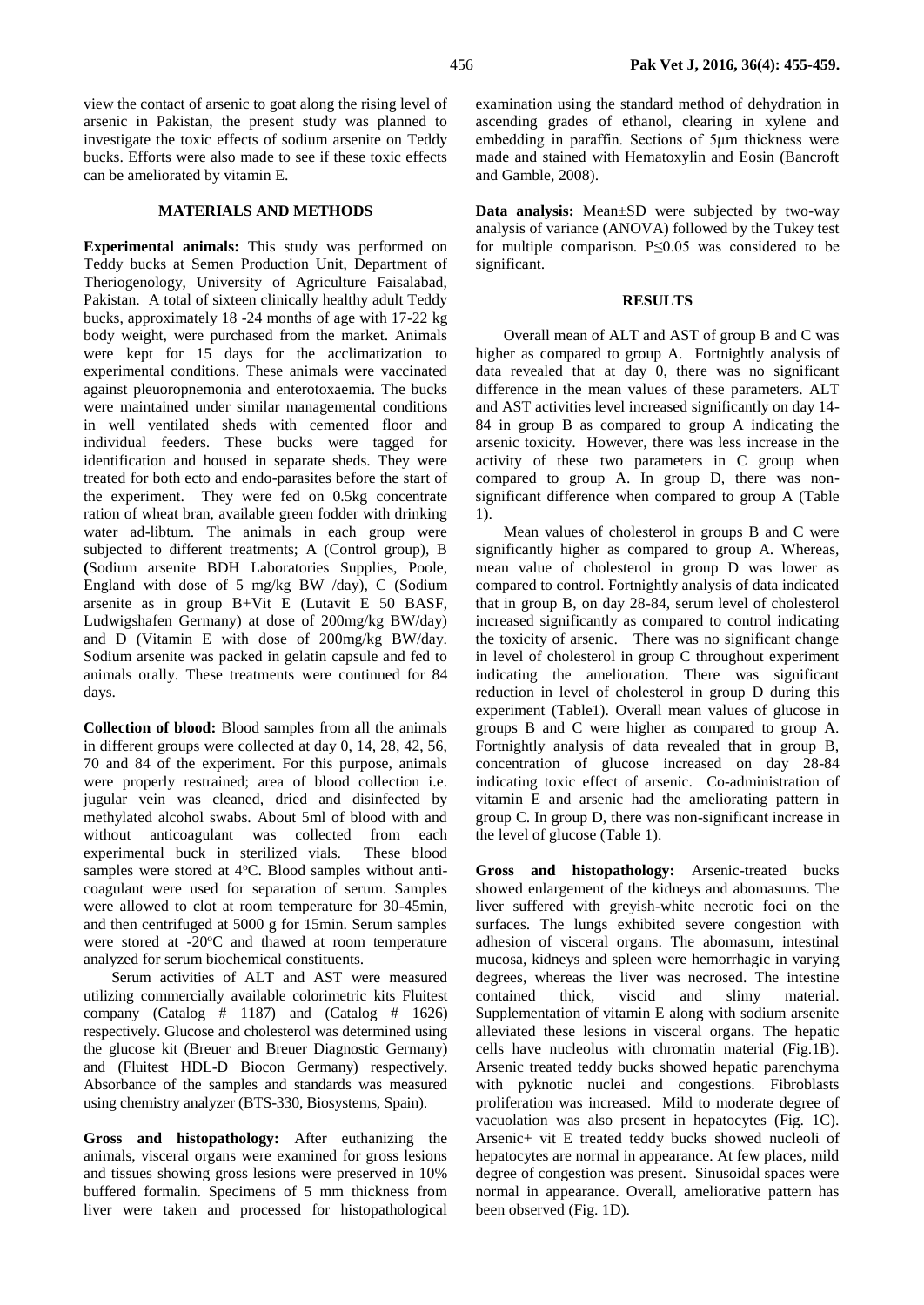

**Fig. 1:** Histopathology of liver. A) Control teddy bucks **s**howing normal hepatic parenchyma. B) Arsenic treated liver of teddy bucks showing pyknosis (Arrow head), and hemorrhages (Arrow).C) Arsenic treated bucks showing biliary hyperplasia (Arrow). D) Photomicrograph of liver (As+ vit E) of teddy bucks showing mild pyknosis and a few condensations of nuclei. H&E; A, B and D= 400X; C=200X.

| <b>Table 1:</b> Toxic effects of arsenic on serum biochemical constituents and its alleviation with vitamin E |  |
|---------------------------------------------------------------------------------------------------------------|--|
|---------------------------------------------------------------------------------------------------------------|--|

| Days after experimental feeding |                      |                      |                     |                                        |                     |                     |                        |  |
|---------------------------------|----------------------|----------------------|---------------------|----------------------------------------|---------------------|---------------------|------------------------|--|
| Groups                          | 0                    | 14                   | 28                  | 42                                     | 56                  | 70                  | 84                     |  |
| ALT (U/L)                       |                      |                      |                     |                                        |                     |                     |                        |  |
| A                               | $23.7 \pm 2.0$ efg   | 24.75±1.0efg         | 24.30±1.7efg        | $23.83 \pm 2.1$ efg                    | 24.08±1.8efg        | $23.78 \pm 1.6$ efg | 24.25±1.7efg           |  |
| в                               | $24.0 \pm 1.4$ efg   | 27.0±2.16d-g         | $30.50 \pm 3.7$ d   | $36.00 \pm 3.4c$                       | $43.75 \pm 2.7$ b   | $46.5 \pm 3.4$ ab   | 49.75±4.0a             |  |
| C                               | $22.75 \pm 0.9g$     | 24.38±0.75efg        | $24.50 \pm 0.6$ efg | $27.75 \pm 1.3$ d-g                    | $27.5 \pm 1.73$ d-g | 28.5±0.57de         | 28.25±0.95def          |  |
| D                               | $22.75 \pm 0.9g$     | 23.25±0.9 efg        | $22.50 \pm 1.29$ g  | $23.0 \pm 1.6$ efg                     | 24.75±2.2efg        | 22.75±1.70g         | $23.0 \pm 1.82$ fg     |  |
| AST (U/L)                       |                      |                      |                     |                                        |                     |                     |                        |  |
| A                               | 130.75±1ef           | 130.85±0.87ef        | 129.05±0.9ef        | $129.25 \pm 2.7$ ef                    | $127.75 \pm 1.5$ f  | 130.05±2.5ef        | $129.75 \pm 2.0$ ef    |  |
| в                               | 130±1.5ef            | 133.25±1.70ef        | 144.0±4.24cd        | $151.7 \pm 5.8$ bc                     | $159.75 \pm 6.3 b$  | $170.0 + 8.1a$      | 171.5±6.02a            |  |
| C                               | 129±0.8ef            | 130.0±0.81ef         | 132.75±1.70ef       | 134.0±0.81ef                           | 135.2±1.25ef        | 136.7±2.5de         | 135.75±1.7def          |  |
| D                               | 131.5±2ef            | 130.42±1.84ef        | 129.5±1.73ef        | 130.4±2.07ef                           | $129.65 \pm 1.8$ ef | 128.65±1.5ef        | 127.88±1.32f           |  |
|                                 | Cholesterol (mg/dL)  |                      |                     |                                        |                     |                     |                        |  |
| A                               | $62.72 \pm 3.62$ c-i | $62.92 \pm 3.76$ c-i | 64.17±2.77c-h       | $63.4 \pm 2.17$ c-i                    | $64.8 \pm 3.0c-g$   | $64.75 \pm 3.8$ c-g | $66.25 \pm 4.2c - f$   |  |
| в                               | $63.25 \pm 2.76$ c-i | $66.5 \pm 2.4$ cde   | $81.5 \pm 3.2 b$    | 84.75±2.0ab                            | $87.25 \pm 2.3ab$   | 88.75±1.7a          | 89.87±1.6a             |  |
| C                               | $62.75 \pm 3.0c - i$ | $63.25 \pm 2.2c - i$ | $64.75 \pm 2.8$ c-g | $67.0 \pm 2.6$ cd                      | 67.50±1.2cd         | $68.25 \pm 1.7$ cd  | $68.5 \pm 1.73c$       |  |
| D                               | $61.2 + 52.9d - i$   | 59.7±2.21e-i         | 59.25±2.2f-i        | $58.0 \pm 2.5$ ghi                     | $57.5 \pm 1.9$ hi   | 57.25±2.3hi         | $56.5 \pm 2.4i$        |  |
| Glucose $(g/dL)$                |                      |                      |                     |                                        |                     |                     |                        |  |
| A                               | 47.43±0.42de         | 48.32±0.86cde        | $47.37 \pm 0.50$ de | 48.10±1.4de                            | 48.38±1.80cde       | 47.37±0.45de        | 46.92±1.30de           |  |
| в                               | 47.4±0.63de          | 49.65±0.95cde        | 52.68±1.67c         | 58.65±1.65b                            | $61.60 \pm 1.79$ ab | 65.77±2.70a         | $65.55 \pm 2.9a$       |  |
| C                               | 48.52±1.30cde        | 48.23±1.24de         | 48.05±1.79de        | 49.50±0.58cde                          | 50.10±2.3cde        | 50.75±2.22cd        | 50.55±3.24cde          |  |
| D                               | $47.25 \pm 1.3$ de   | 47.22±1.48de         | 48.18±1.36de        | 46.85±1.78de                           | 47.22±1.30de        | 47.42±1.24de        | 46.32±0.68e            |  |
| .<br>$\sqrt{N}$                 | $\mathcal{L}$        | .                    |                     | $\mathbf{1}$ $\mathbf{1}$ $\mathbf{1}$ |                     | $\cdot$ .           | $1.000 \times 10^{-1}$ |  |

Values (Mean+SD) with different alphabets in a row (among experimental days) or in a column (under specific parameter) are differ significantly  $(P<0.05)$ .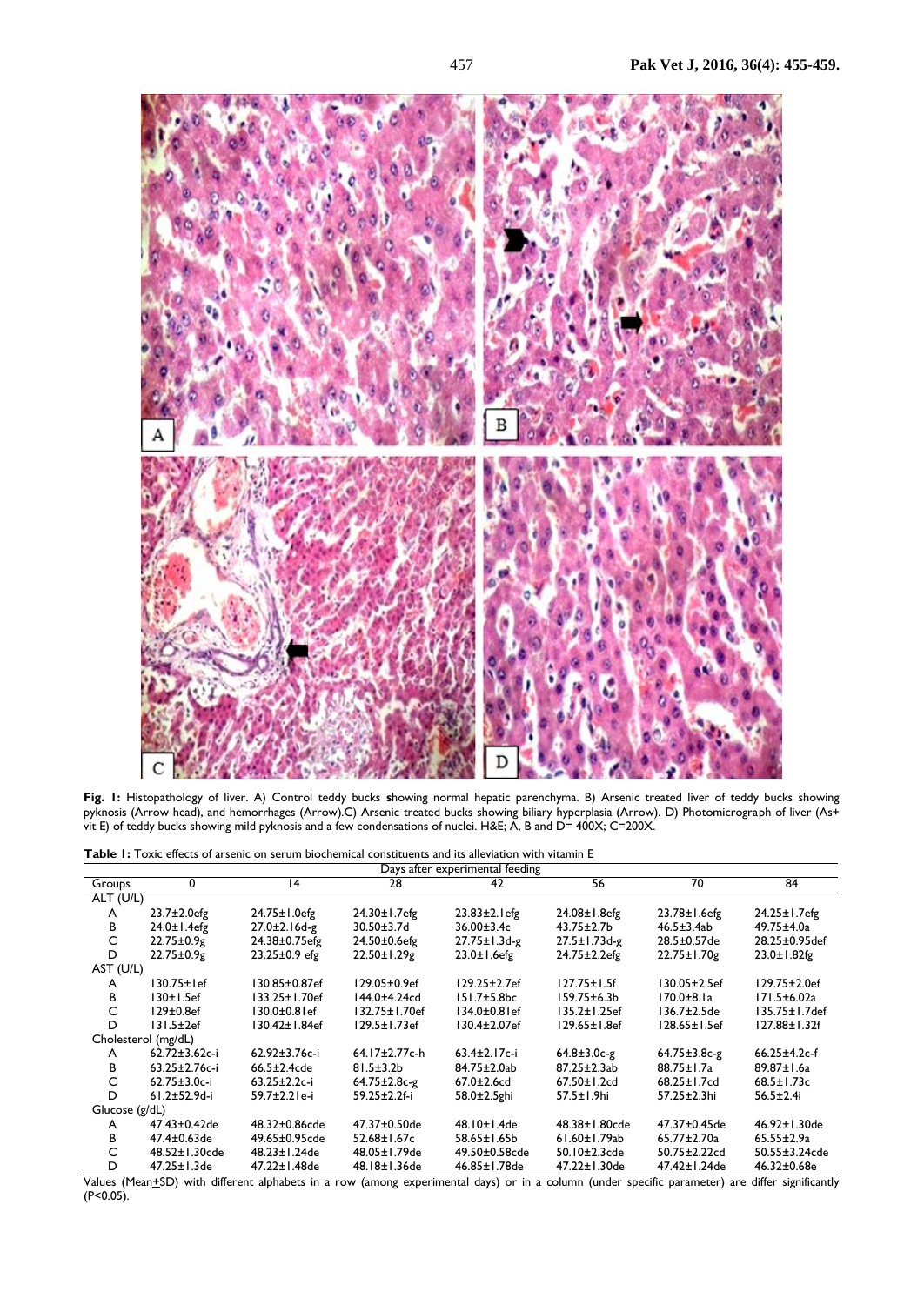#### **DISCUSSION**

The serum biochemical constituents are used as extensively by veterinarian to check the health and metabolic status of ruminants (Hala *et al.,* 2014). In the present study, activities of serum enzymes AST and ALT were significantly increased in the arsenic exposed animals. Hepatocytes are adversely affected due to binding of arsenic to enzymes and protein containing thiol groups subsequently damaging the cell membranes and leading to elevate the activities of AST and ALT. Similar kind of reports are present in goats (Mohanta *et al.,* 2015) and sheep (Pattanaik *et al.,* 2012). The rise in the activities of ALT and AST was also reported by Rana *et al.* (2010) in cattle reared in the arsenic contaminated area. Liver is considered as the primary site for the biomethylation due to certain enzymes. The slow rise of ALT and AST in this study suggests the liver toxicity and damage (Rana *et al.,* 2010). Presence of these two enzymes in blood indicates the leakage from the cytosol. Supplementation of vitamin E @ 200mg/kg body weight in arsenic treated groups protected the rising level of ALT and AST in serum in present study. Similar kind of protection in transaminases due to antioxidants against arsenic has been reported in goats (Das *et al.,* 2012; Mohanta *et al.,* 2015) by supplementation of 250 IU vitamin E/kg diet.

Elevated level of serum glucose observed in present study was consistent with previous findings of Kumar*et al.* (2014). Increase in the level of glucose might be due to binding of arsenic with sulfhydryl groups of enzymes subsequently blocking the metabolism of glucose (Kumar*et al.,* 2014). Exposure of arsenic causes the toxicity of islets cells resulting in damage of pancreas leading to the rise of sugar (Izquierdo-Vega *et al.,* 2006). Supplementation of vitamin E restored the functions of pancreatic cells and maintained the normal level of glucose. This maintenance may be due to antioxidant property of vitamins (Acharya *et al.,* 2004). There was no significant effect of vitamin E alone on serum levels of glucose and similar kinds of results were present in mice (Dahdouh *et al.*, 2014). Cholesterol performs the important roles as precursor of hormones, storage of energy and regulators of inflammation. The significant rise in total serum cholesterols was noted in present study. This rise of cholesterol due to arsenic toxicity is in consistent with previous reports in rats reported earlier by Chattopadhyay *et al.* (2011) and Muthumani and Prabu, (2013). The higher level of cholesterol may be due to liver damage and obstruction of bilirubin due to insecticides. The supplementation of vitamin E may have suppressive effects on cholesterol biosynthesis and might increase the use of low-density lipoprotein (LDL) from body by liver Muthumani and Milton (2013). Reduction in total level of cholesterol in vitamin E group was similar to findings of Wojcicki *et al.* (1991) in rabbits. Contrary to present findings, higher level of total cholesterol was reported in buffalo heifer due to feeding of vitamin E (Nayyar *et al*., 2003).

In the present study, major toxicopathological changes were observed in liver parenchyma. The liver is considered as the major organs for histological changes due to accumulation of arsenic and unique vasculature along with the production of toxic metabolites (Ghosh *et*  *al.,* 2014). Microscopically, hepatic parenchyma was showing normal appearance of hepatic cords in control animals. In the present study, liver parenchyma of arsenic treated teddy bucks exhibited necrotic and degenerative changes like intracytoplasmic vacoulation, alterations in nucleus like, pyknosis and cells without nucleus. Biliary hyperplasia was present due to infiltration of mononuclear cells near the portal vein. Mild to moderate degree of congestion was also present throughout the parenchyma. Lesions have been reported in various species like goat (Ghosh *et al.,* 2014), rats (Jadhav *et al*., 2007), cattle (Rana *et al*., 2010) and birds (Mashkoor *et al.,* 2013; Sharaf *et al.*, 2013; Kousar and Javed, 2015).

In addition to these changes, higher proliferation of connective tissue has been documented due to oral intoxication in mice. The mechanism of arsenic is assumed to bind the proteins/enzymes containing the sulfhydral groups which are more susceptible to reactive oxygen species (ROS) subsequently leading to inhibition their activities (Rana *et al.*, 2010). The production of ROS leads to oxidation of lipid could result into necrotic and degenerative deformities in hepatic cells. Histopathological observation supports the fact that arsenic badly affects the liver parenchyma due to long term exposure and it is supported by Bashir *et al.* (2006). Except mild degree of congestion in present study overall there was ameliorative pattern in sodium arsenite  $+$ vitamin E group. Similar findings have been reported in birds (Mashkoor *et al.,* 2013; Sharaf *et al.*, 2013). It has been observed that feeding of arsenic attack the polyunsaturated fatty acids in the cell membrane and creates the chain reaction leading to deformities in the cell membrane function and integrity (Das *et al.,* 2012). This kind of chain reaction can be prevented by vitamin E by scavenging the free reactive oxygen species and production of α-tocopheroxyl radical which is not harmful to cell, thereby checking the lipid per oxidation. Reduction in lesions may be due to reduction of bowel transits stay time in intestine (Rana *et al.,* 2010).

**Conclusions:** It may be concluded from the present study that arsenic causes the toxicity in teddy bucks via the major alterations in serum biochemical parameters and severe toxic changes in liver parenchyma. The vitamin E alleviated the toxic effects of arsenic. This study reports a preliminary data of liver toxicity and envisages for further studies to find the toxic effects on kidney along accumulations of arsenic concentration in liver and kidney.

**Authors' contribution:** MZ and MA conceived the idea, designed the project, executed the experiment and analyzed the parameters. HJ and FD were actively involved in data analysis, interpretation, write up and revision of the manuscript.

#### **REFERENCES**

- Acharya R, Mishra M, Mishra I and Tripathy RR, 2004. Potential role of vitamins in chromium induced spermatogenesis in Swiss mice. Environ Toxicol Pharmacol, 15: 53-59.
- Atef MA, 2011. Antioxidant effect of vitamin E treatment on some heavy metals-induced renal and testicular injuries in male mice. Saudi J Bio Sci, 18: 63-72.